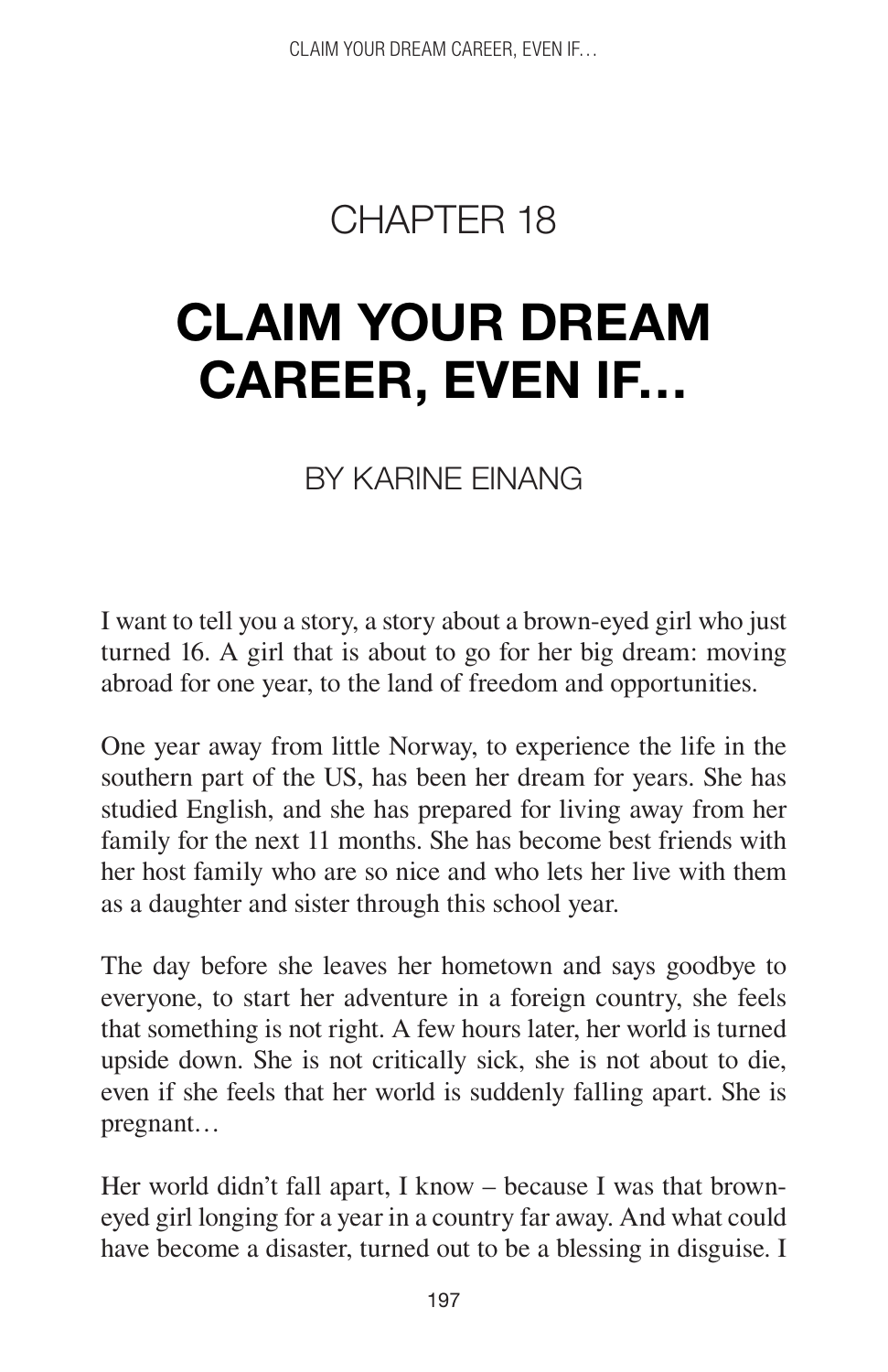took it step-by-step, joined my local school, and was back in the classroom when my daughter was one week old.

What has all this to do with claiming your dream career? I will tell you in a little while…

You see, even if I got pregnant at the age of 16, my life wasn't over. Of course it wasn't. It brought new opportunities, new experiences. I don't encourage anyone to become a young teenage mom, a child should not have a child… But, when it happens, we have to turn it into something good.

I did. I worked really hard at school so that nobody should say I was a bad mother, or a stupid girl getting pregnant. I trained my mindset on how to find new solutions, how to see the positive when everything seemed so negative. I visualized the good, and the good was what I got. I practiced something I called my even -if-mindset: «even if it is what it is, I will do my best».

Of course, I could have stopped. I could have used all the excuses in the world. But I didn't, because I know we are all here on this earth a short amount of time, and we have to make the best of it…for ourselves and for those around us. I used the even-ifmindset to take the next step. The next step towards the rest of my life...

I transformed my life from being a young girl, wanting to experience the world, to end up as a single mother, still wanting to experience whatever life wanted to show me. And this life showed me a lot. It showed me new careers, from being a secretary to becoming an HR Manager. It showed me happiness and sorrow.

The years went by and I ended up married…and divorced…with two small children. Instead of feeling sorry for myself, I got my «even-if mindset» back on track. (I just love the even-if mindset!)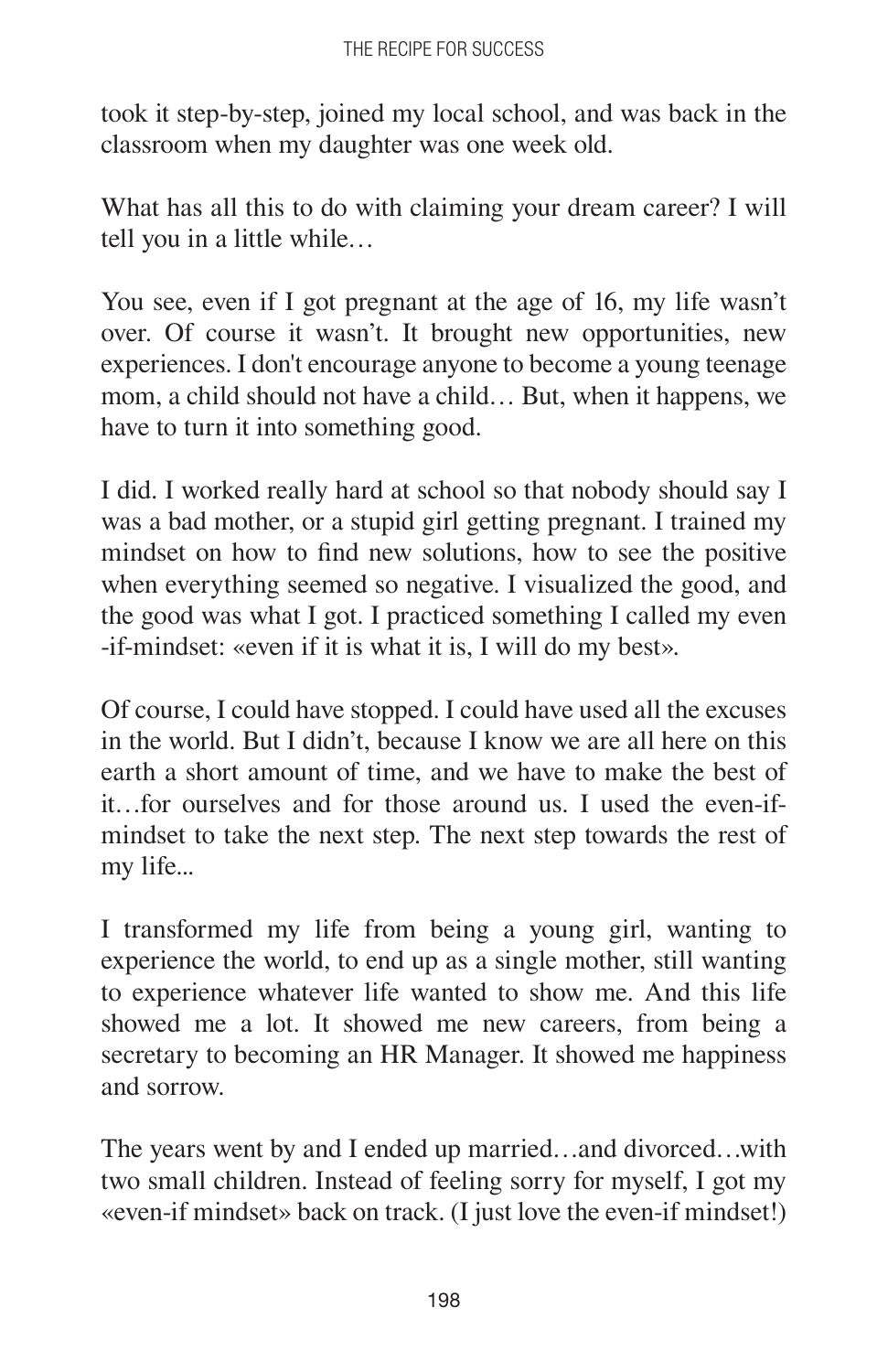Long story short: I quit my job as an HR Manager to go back to school. Someone would have explained that with one word: «CRAZY». But I did, even if…

I went all in, and ended up as a fire chief. A job that let me work with people, work with my passion – and a job that was so «me». But after 15 years in the fire department, something happened. I was afraid. Afraid of going to work. Afraid of what was on the other side of my front door when the doorbell rang at home. I became an angry, confused, bitter and totally stressedout woman. I didn't want to live. All I wanted was to get some rest, and let my family get their life back. I knew that I had been hard on them, the same way I had been hard on myself. I ended up diagnosed with PTSD (post-traumatic stress disorder).

Today, I know that I couldn't see things straight. Today, I know that they wouldn't be better off without me around. My winning card was that I decided to be open about having PTSD. I was open about my fears, my desire to step out of this world. . .and that was what saved my life.

With amazing help from my associates, my family, my friends, and even some people I didn't know, but who had heard what I went through, and by an angel of a psychologist, I got my life back. I'm touched sitting here thinking of how warm-hearted they were to me. They reached out because I had cried for help. I was blessed.

Getting my life back together, I started to feel that I had to do something else, something away from the fire department. I wanted to work with something that could give me energy, something that could give me joy, something that allowed me to help others who were now in a place where I once was. And something that let me travel back and forth from our hometown in Norway, to the southern US.

Oh Yes! I still had the same dream that I had when I was a 16-year-old, brown-eyed girl.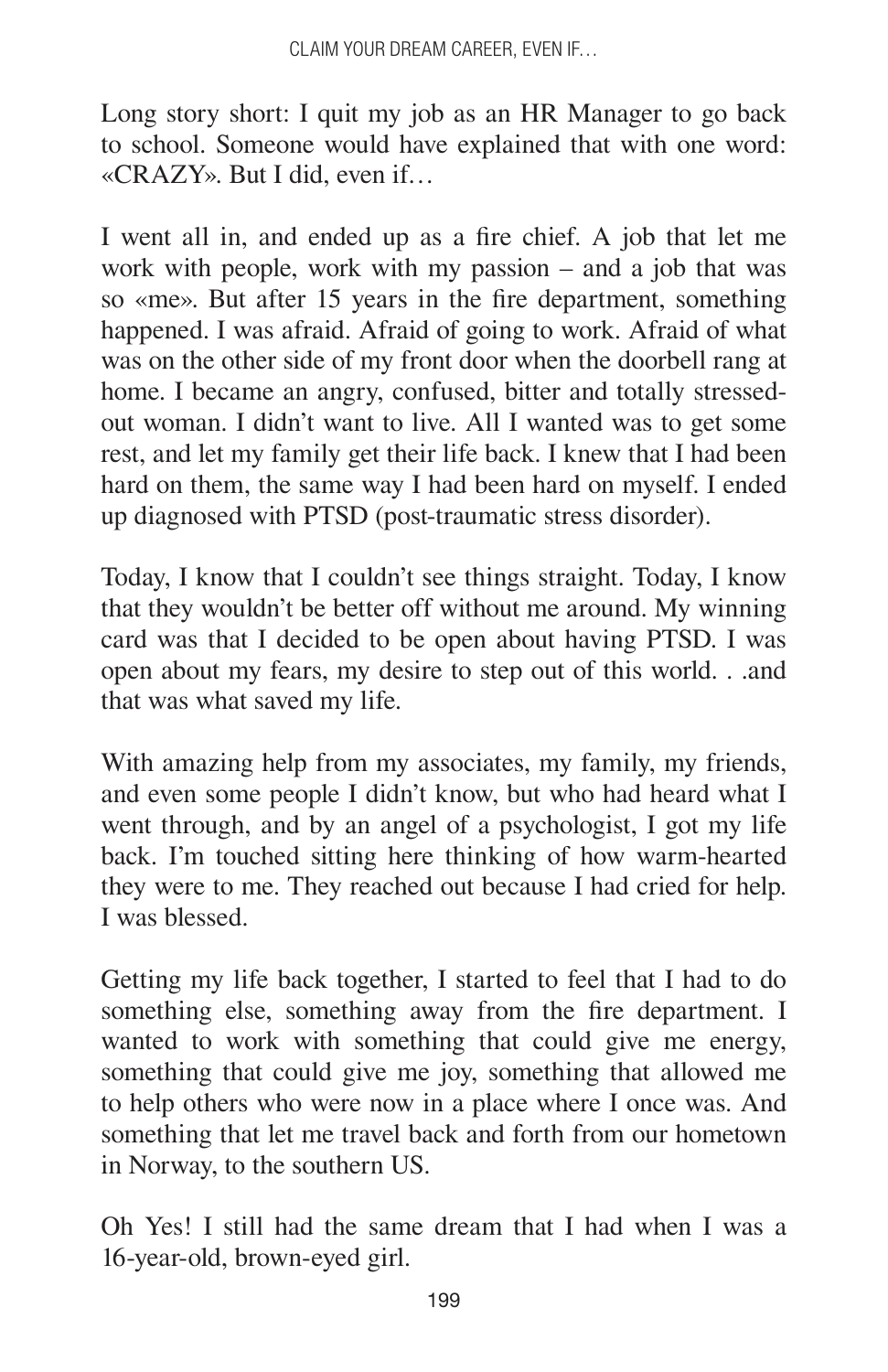I had promised myself that I should one day experience a life in the southern states, and I intended to stick to that promise!

My vision of having a career that matched my desire was easier said than done. The truth was, I didn't know what to do, or where to start. I didn't know what my mission really was, or how I could manage to pay the bills if it didn't work out.

But I couldn't continue the path I was on. I had to go that extra mile to learn everything I now know about making a thriving career transformation – and I did! I ended up having the key to a successful transformation – and it felt much better than winning the lottery (for me it felt like I was in possession of the winning ticket…).

Now I'm so excited to share the key to a successful career transformation with you. Let me show you with three powerful steps.

Just promise me one thing before I share these steps with you:

#### **DON'T EVER GIVE UP ON YOUR DREAM!**

#### **Step 1: Going back to basics - only Better**

The first step is all about going back to basics. This is the foundation of your career transformation. By going back to basics, you ask yourself questions. For example:

- Why do you want to change your career?
- What are you passionate about?
- What could you do *even if* you didn't get a dollar doing it?
- What are your fears, and why?
- What are your values, both in your career and in your personal life?
- What will happen if you continue on the path you are on?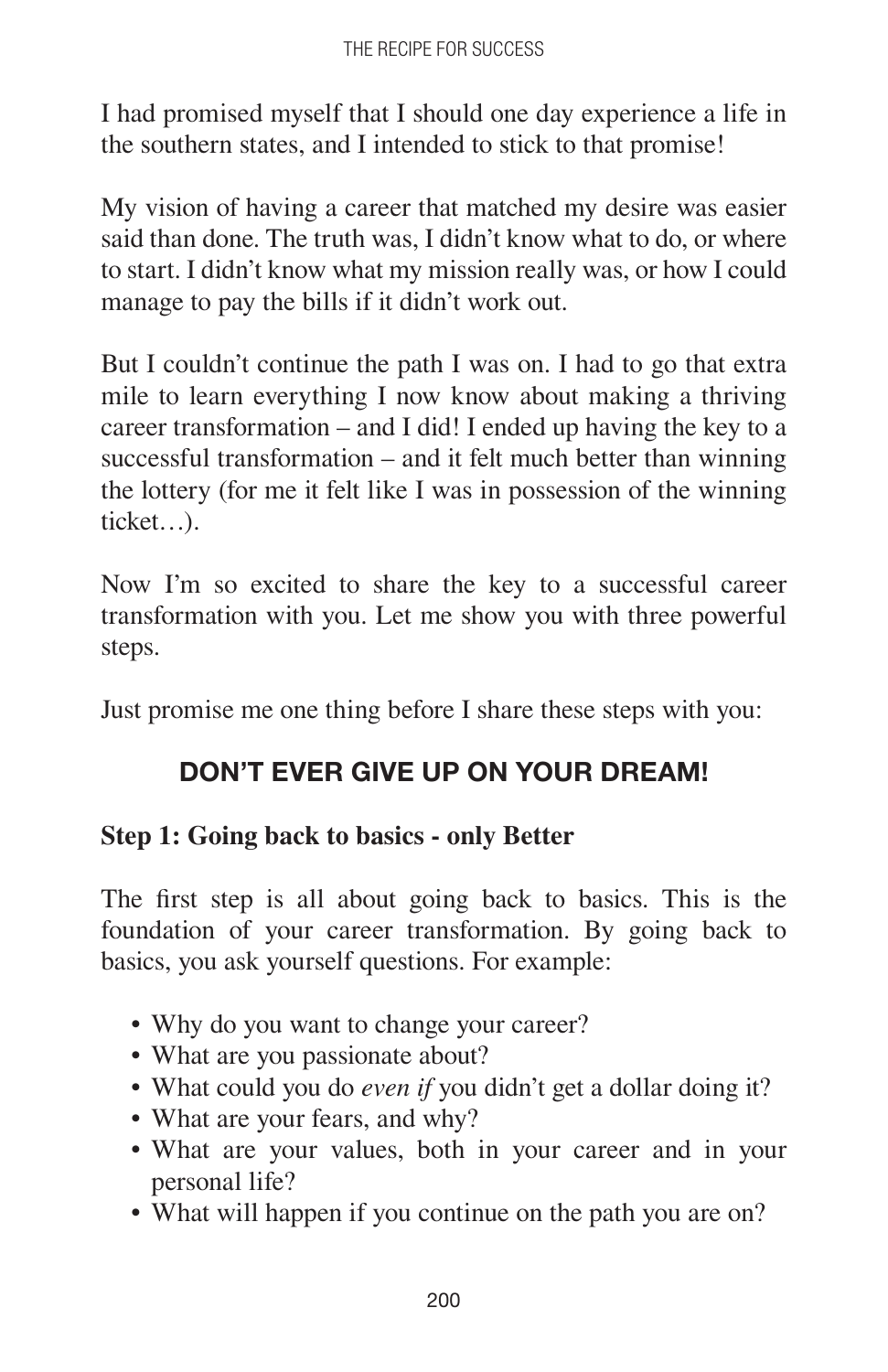Make an effort in answering these questions. And be honest.

Let me explain one of the questions. The question about fear...

Fear is our biggest enemy, and we all know how fear can stop us from doing the right thing… going after what we really want. But fear can also become our best friend…if we do the right things in the right order. Think of fear as a warning sign. It's there to make you focused and awake. It's human to be afraid of the unknown.

Write down ALL the things that you are afraid of regarding transforming your career.

Then you categorize them like this:

#### **1. The fears you can't influence.**

– Maybe you write down the fear of someone laughing at you if you fail, or that you're afraid of making a fool of yourself. These fears are out of your control. You can't do anything about them. All you can do is be nice to the people around you, and not be influenced by what other people say or do.

#### **2. The fears that are not real.**

– For example: what if I never get a second chance in my life if I don't make it?

**3. The fears that are real.** 

– For example: what if I don't make it, or what if I don't have the skills needed?

This is quite an exercise! How strange it may sound - it's a fun one!

By writing down and getting in touch with your fears, you start seeing that some of them are NOT worth thinking about. You are supposed to draw a big X over *the fears you can't influence* and **the fears that are not real.**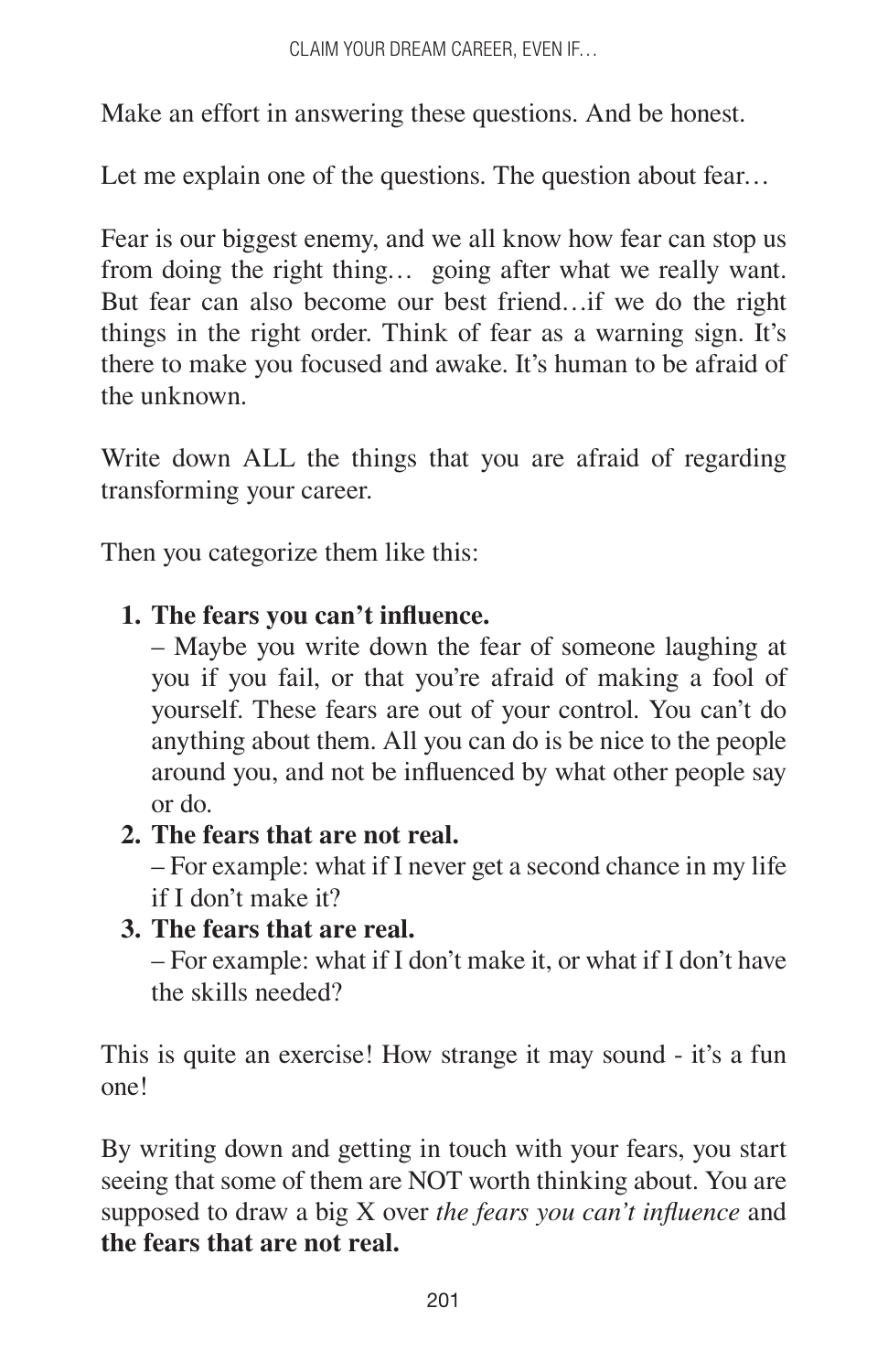The one category that is left **(the real fears)** is what you are going to be working on. Come up with three different solutions on each of those real fears. Like I said: some of them are good for you to have. They are there to awaken you. Let them become your friends – and a part of your goal! The solution is what you are going to work on next!

The best part with going back to basics is that you are going to dig deep down into how your life can turn out if you have claimed your dream career; if you wake up every morning knowing that you have a job you love, a job that gives you meaning and fulfillment. I think you will sit there smiling as you write down how your life could turn out… Am I right?

#### **Step 2: Plan and Adjust**

Something so simple – but yet so frustrating.

You have to plan your transformation, and have focus on the «right» things. Otherwise you end up with everything but results. By planning and adjusting you will learn valuable lessons, like how to find the right resources, and how to take actions that are needed to step out.

What do you have to do in order to claim your dream career? Do you have to go back to school? Do you have to learn some special skills? Or is it your own mind-blocks you have to work on?

Imagine you want to visit a beautiful island in a sailboat. You have to plan for the trip. «Is it something you have to learn before you go? What is a must to bring along? What dangers can you meet?»

*You see, if you don't do any planning – you get anything but a safe travel….*

Then, let's say you have planned the trip well. As the wind and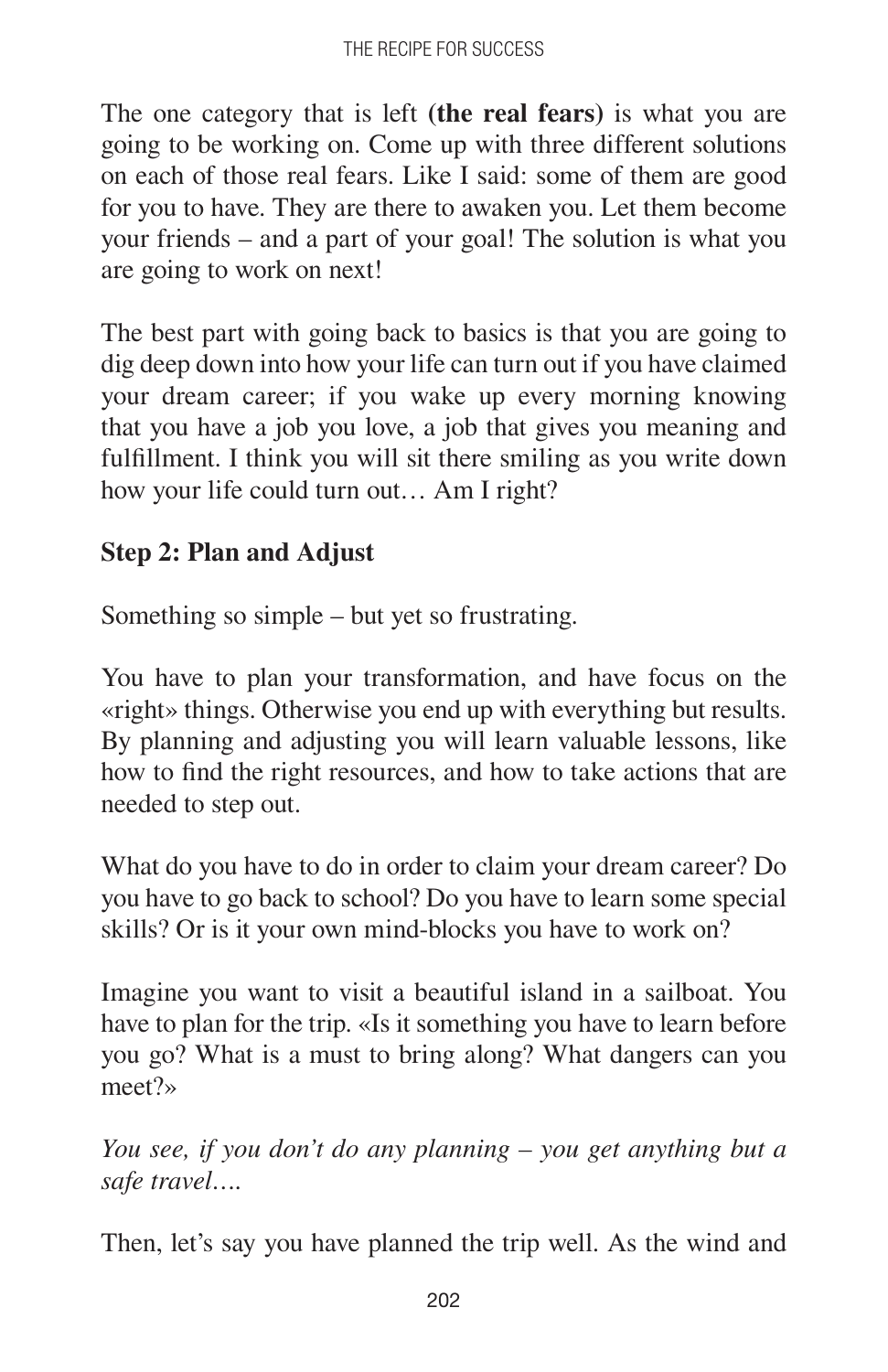CLAIM YOUR DREAM CAREER, EVEN IF…

the waves influence your journey. . . You have to adjust your sails. When you do your planning and adjusting, it will fast track your way to the life and income you deserve and desire.

*We love fast tracking, either in business or other areas of our life, right?!*

#### **Step 3: Have that coach in your corner**

I am the first to admit that getting a coach was not in my mind when I wanted to claim my dream career after turning 40. I thought that it was too expensive or that it would take too long for me to get where I wanted to be. I knew that all the best athletes and CEOs had their coach, but. . .me? I was a woman who «just» wanted to change my career. And hey! I had done it before, right?

If you don't get the help you need you will keep wondering on your own. «Where to start? What to do? How to do it? Am I on the right path?...»

#### *It's just like a hamster wheel. It's not a good feeling.*

Find that one person who has been in your shoes, the one you have the right chemistry with. Think of it like someone sitting in the front seat with you, guiding you from A to Z. Find that person who can gain you clarity, and help you take the right steps at the right time, so you can go out there and claim your dream career!

#### **GET YOURSELF THAT «EVEN-IF MINDSET» AND GET GOING!**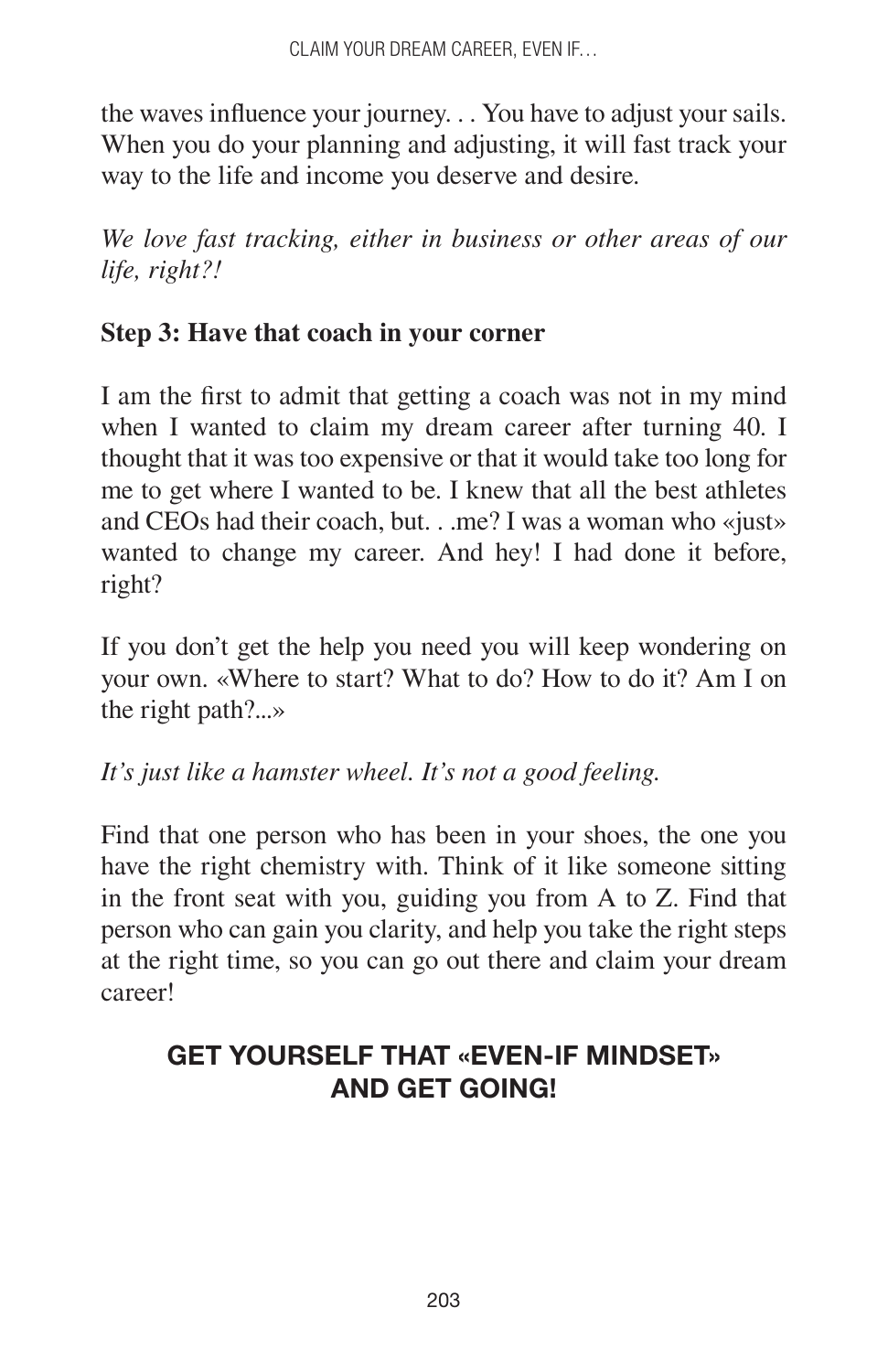

### **About Karine**

Karine Einang is a career transformation and mindset coach who helps her clients transform their career so that they can wake up every morning and crave for a new day!

Becoming a mother at the age of 16, Karine suddenly had to transform her life, which did something to her. Later on her path, she has had several transformations in her career. From being an HR Manager to becoming a firefighter, and later on a fire chief, is quite a transformation. Then again, she made a huge shift in her career – becoming an entrepreneur and CEO of her own company.

People started asking Karine how she made the leap to her new careers, and how she managed to transform her life the way she had done, becoming a mother at a young age, and then being diagnosed with PTSD (Post Traumatic Stress Disorder) in her late thirties. Karine realized that her experiences, both good and bad, could help others. So she started out guiding people who needed a career transformation, centered around her philosophy—*«Having your dream career – you can live the life you deserve and desire».*

Karine's mission is to guide people through their career transformation so they can live the life they desire. People who want to transform their career have a lot of questions, a lot of fears – and they often don't know WHAT their new career path really is. By asking the right questions, and lovingly guiding her clients towards their desire in life, Karine is «holding her clients' hands» from A to Z.

Like Karine says…:

«We have limited time here on earth. We deserve to enjoy life to the fullest while we're around! Our career is an important piece in the puzzle called life, whether we like it or not. When we can't stand our career, it reflects on the rest of our life.

It breaks my heart when someone says that their life seems to pass them by. They freak out at home because of all the stress at work. They work their butt off, trying to stay happy and nice. They are completely fed up, but have no idea what to do with their job and their situation».